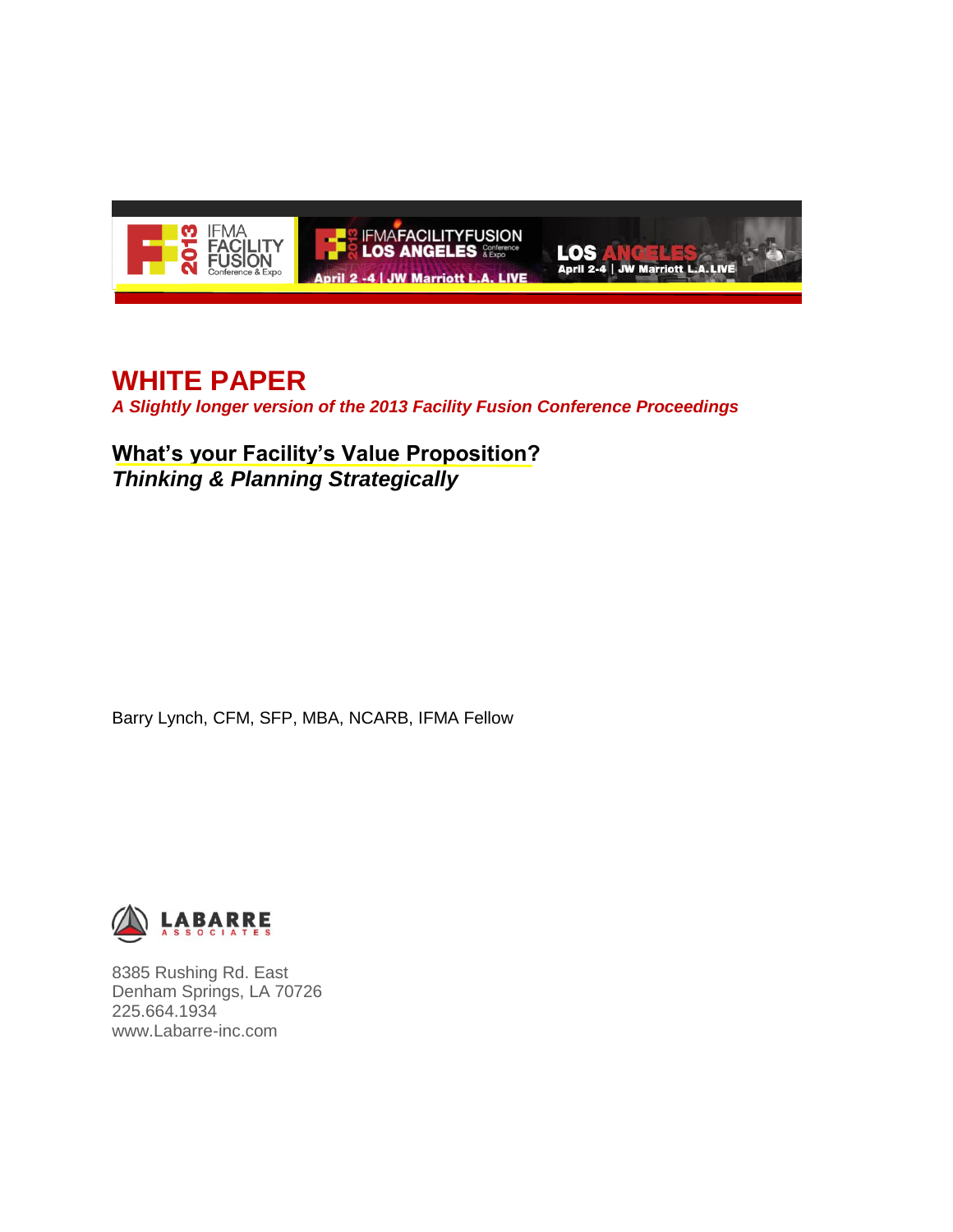# **Strategic Facility Planning Today**

**Creating Value through Strategic Facilities Planning involves both Planning (What you do) and Strategic Thinking (How you think). In today's environment, Facility Managers (FM's) must develop multiple scenarios of the future, determine appropriate facility responses (using strategic thinking), perform analysis and develop a "straw man" executive presentation. During the course of plan development, they should uncover their facilities' Value Proposition (or lack thereof). This is a prerequisite to beginning an executive-level conversation about facilities. Then, when things change, FM's can quickly adapt the most appropriate scenario to support fact-based decisionmaking.**

# **Strategic Planning and Strategic Thinking – the Race to the South Pole - A Case Study**

From a European/ North American perspective, the late 1800's was a time of exploration and discovery - Victoria Falls, Yellowstone Park, the Grand Canyon – the list goes on. However, it was the race to the poles that captured the world's attention, much like the race to the moon did in the 1960's. Facility Managers can learn from the contrasting approaches to thinking and planning of the two principals in the race to the South Pole; Roald Amundesen and Robert Falcon Scott.

**Roald Amundsen** – was born in Borge, Norway in 1872 and trained as a physician, Amundsen was an explorer at heart and was tremendously disappointed when he heard of the claims (disputed) that two parties reached the North Pole in 1909. He cut his teeth on Arctic exploration as a member of the failed Belgian expedition to the South Pole in 1897 and was the first to traverse the Northwest Passage (crossing the Arctic Ocean north of Canada) from 1903 to 1906. While on the Northwest Passage Expedition he learned from the Eskimos and adopted many of their "best practices." This "learn, adapt and improvise" management and thinking style served his team well in overcoming countless obstacles on the quest for the South Pole. His payoff for success was funding for future expeditions.

**Robert Falcon Scott** – was born in Devon, England, UK in 1868. A graduate of the Naval Cadet Programme, he was a career military man whose father had lost the family fortune, leaving Scott as the sole provider



**Fig. 1 – Eskimo goggles made out of whale bone prevented snow blindness in Amundsen's team. Scott's team was plagued by snow blindness (no goggles).**

for his mother and two sisters. Advancement in rank and pay was his primary motivation. Like Amundsen, Scott had a support role in a previous expedition to the South Pole that failed (1901-1903). What is interesting is that Scott's planning and thinking model was the British Military's decision-making model which was hierarchical, authority-centered and which did not support change. Today, the U.S. (and many other countries') Military decision-making model more closely matches Amundsen's process than the Military model at the turn of the  $20<sup>th</sup>$  century. Scott was an inspiring writer and his writings were eerily reminiscent of Tennyson's "Charge of the Light Brigade" (Forward, the Light Brigade! Charge for the guns' he said: Into the valley of Death Rode the six hundred.). Posthumous publication of his journal inspired national pride and recognition of his gallant, but doomed expedition throughout the Empire, even though he lost the race and ultimately his life in the frigid Arctic desert.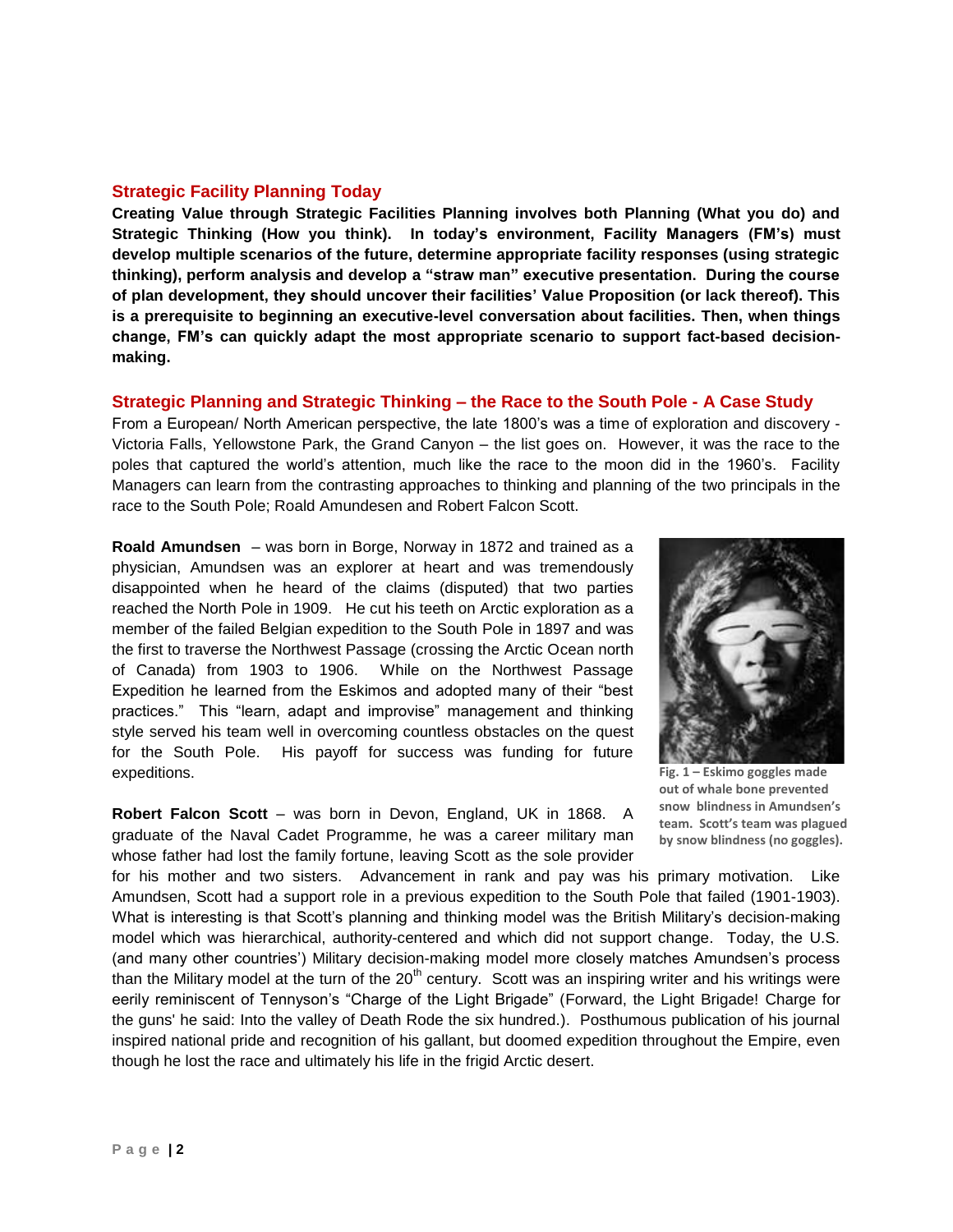#### **The Race**

Amid much fanfare, acclaim and publicity, Scott left the UK for the South Pole in 1910. While on layover in Australia he was shocked when he received the following telegram:

#### "BEG TO INFORM YOU FRAM PROCEEDING ANTARCTIC--AMUNDSEN"

Norway had recently won its independence from Sweden and Amundsen had the support of the new king. Success was a national imperative. Preparation had proceeded in secret and the crew/ expeditionary team was not told of the purpose of their trip until they approached the point of no return. Both Scott and Amundsen "wintered over" - their ships encased in ice, until late 1911. Both parties spent the early part of 1911 laying out supplies along their route for the return trip. Amundsen's team pushed farther to the south and their long line of provisions ultimately saved them. Scott decided to turn back early against the advice of expedition members who were harshly rebuked by Scott who insisted on full military formality even when struggling for their lives. Over the winter, Scott was tireless in his planning and checking. Amundsen delegated planning to his team of experts. One



**Fig. 2 – Scott and Amundsen "overwintered" on opposite sides of the Ross Ice Shelf. Scott followed a known route, Amundsen an untried path. Both parties were 1,300 KM from the Pole**

man, who was in charge of the sledges (the same British Military issue sledges used by Scott) spent the winter carving excess wood from the sledges. The result was a fully functional sledge with 66% less weight.

Amundsen left his base at first light in September but was soon beaten back by the unbelievable cold (- 59°F / -50°C) and wind. His party took about a month to recover and left the base on 19 October, 1911. They had 5 sledges, 52 dogs, skis and less than two handfuls of men. Their path was an unexplored route and their trip was smooth and uneventful. They were so focused that Amundsen was known to take only two photos on the expedition.

Scott's party was similar in size to Amundsen's and departed the base on 1 November, 1911. He had relied on the "best" procurement experts in the British military. They had premiere Arctic ponies from Siberia, motorized sledges from Norway and the best sled dogs from Canada. The ponies and motorized sledges failed and the dogs were eaten. "Man Hauling," the practice of dragging a sledge with the expeditionary members in the harness, was the ultimate method of propulsion and a tactic that burned so many calories that it ultimately led to their death from starvation as Scott miscalculated their caloric needs by more than 3,000 calories per day. Unlike the Norwegians, the primary goal of Scott's trip included a comprehensive "scientific programme," and Scott took readings twice daily and religiously kept a journal.

Amundsen arrived at the South Pole on 17 January, 1912, followed by Scott 33 days later. Amundsen's team left a tent, last wishes of each team member, a letter to King Haakon VII and detailed instructions and advice for Scott on his return trip (what they had learned). When Scott arrived he wrote:

> **The worst has happened"; " All the day dreams must go"; " Great God! This is an awful place"**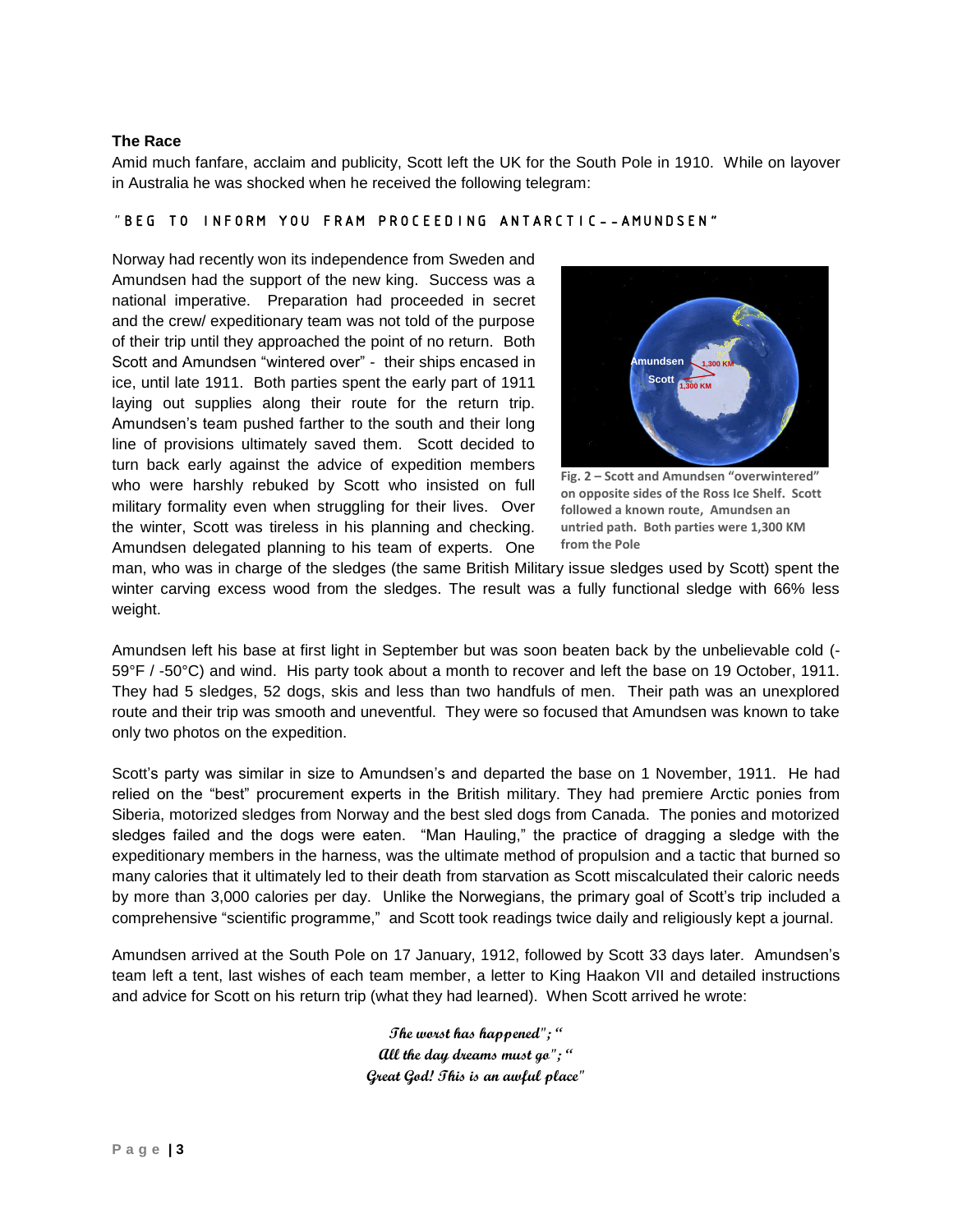Amundsen made an uneventful return to base. Scott was supposed to have been met as he came off the Antarctic plateau by a relief party from the ship, but due to unforeseen events and a proclivity for following exact orders even though the situation had changed, the relief part never discharged their full duties. As Scott and his team neared their base, they were met with a 10-day blizzard and perished before the weather let up. The widows and dependants of Scott's party were allowed generous stipends. Amundsen was rewarded with future expeditionary funding and in 1926 was the first undisputed party to reach the north pole (via plane). He died two years later in a plane crash while on a polar rescue mission.





| <b>ROALD AMUNDSEN</b>                              | <b>ROBERT FALCON SCOTT</b>                        |
|----------------------------------------------------|---------------------------------------------------|
| "Lessons Learned" - Experience from Eskimos and    | Relied upon the Purchasing Expertise to get "the  |
| previous Antarctic Expedition                      | best of everything" (they got the "best arctic    |
|                                                    | ponies from Siberia," but left their booties at   |
|                                                    | base camp), the Best Motorized Sledges from       |
|                                                    | Norway and the best Sled dogs from Canada.        |
|                                                    | Those procuring the means by which the            |
|                                                    | expedition would travel had no direct experience  |
|                                                    | in the subject matter.                            |
| Flexible - Changed course with an eye on the final | <b>Autocratic - Top Down, Decision-Making</b>     |
| goal                                               |                                                   |
| Informal - relies on each individual's experience  | Formal communication - rank = expertise.          |
|                                                    | Military protocol followed even to their          |
|                                                    | deathbed.                                         |
| <b>Practiced Continuous Improvement</b>            | Formal plans carried out and not questioned by    |
|                                                    | those executing plans                             |
| <b>Brought a team experienced with Arctic</b>      | Brought "experts" to teach "skiing and sled       |
| <b>Exploration</b>                                 | handling" during the "overwinter"                 |
| Willing to change (Abandoned initial Expedition -  | Kept journals and did scientific readings even    |
| it was too cold and they turned back)              | though they greatly delayed the Expedition        |
| Challenges - Things went "smoothly" possibly due   | Challenges - An extreme run of "Bad Luck" - they  |
| to the experience factor and the fact that most    | forgot the ponies booties, one of their motorized |
| obstacles had been anticipated and planned for.    | sledges broke though sea ice, the motorized       |
|                                                    | sledges broke down, they miscalculated daily      |
|                                                    | caloric intake by 3,000 calories, the relief team |
|                                                    | didn't have enough dog food, the list goes on.    |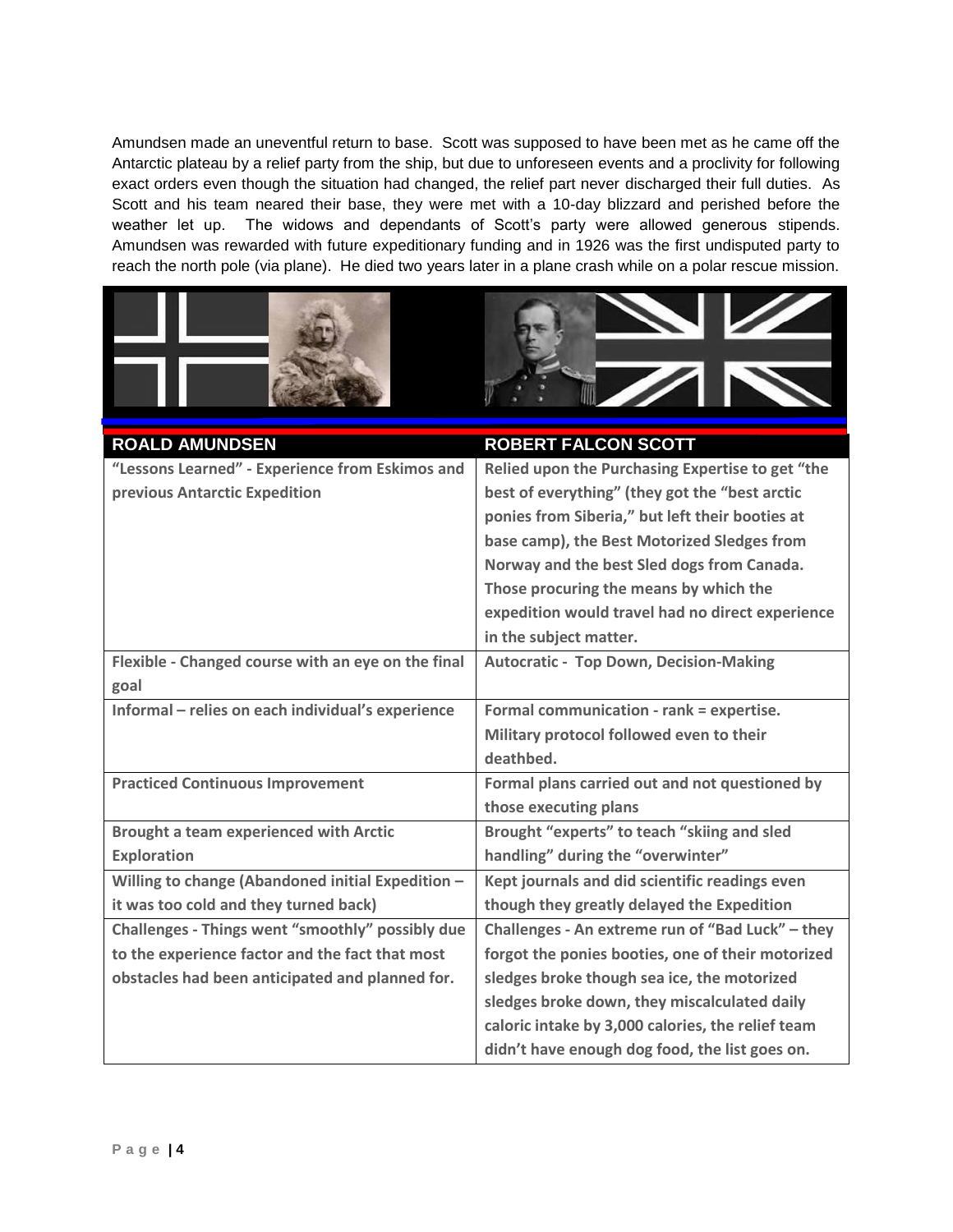#### **Why Strategic Facility Planning should be "Adaptive" – Like Amundsen**

The product of a Strategic Facility Plan is both a short term and long term Capital Spending Plan, encompassing the entire portfolio of owned and/or leased space, that ensures that facilities will support the organization's strategic objectives. Strategic Facility Planning has traditionally been driven by staff growth. Information is "handed down" to Facility Managers to develop a facility growth or re-stacking plan. In today's environment most companies have vacant space and many Facility Managers labor under the mistaken notion that they don't need a strategic facilities plan. They are wrong. All Facility Managers need, at the very least, a plan to address Facility Renewal needs (roof replacement, mechanical equipment replacement etc.). The plan should also answer "strategic" questions about various financial and real estate aspects of their facilities. These questions are ideally suited to being studied using the process of Strategic Facilities Planning, coupled with "Strategic Thinking." In days gone by, Facility Managers developed plans based on growth projections sent down from HQ. Today, Facility Managers must create a number of hypothetical growth/ contraction scenarios that address an array of possible futures. When things change (merger, new product etc.) they can use the detailed planning data that has already been assembled to revise a limited number of existing scenarios, run the pre-requisite financial analysis and present well thought-out and timely scenarios for executive decision-making.

#### **Strategic Facility Planning with Strategic Thinking can Identify a "Value Proposition"**

The word "strategic" has "gravitas" - that is, it imparts a sense of seriousness, dignity and solemnity. When combined with "facility planning," it brings to mind words like; rational, step-by-step, systematic and logical. Strategic Thinking is associated with the words; creative, innovative and sometimes intuitive. In today's business environment, most Facility Managers are not thinking or planning strategically. The great recession has resulted in a net job loss in the U.S. of more than 3 million jobs since 2008, with a similar trend in Western Europe<sup>1</sup> and Asia, and Facility Managers continue to see vacant office space that is not going away in the short run. <sup>2</sup> One day the situation will change<sup>3</sup>. The problem with having vacant space and no plan is that Facility Managers, may be viewed by those at the executive level as a nonvalue added tactical manager, and their planning prerogative may be usurped by those in the C-Suite with a broader perspective who may ask questions like:

- What if your enterprise adds a product line? What would be the facility impact?
- What if there is a merger, acquisition or divestiture?
- What is the appropriate level of spending for facility renewal?
- Do previous own/ lease decisions still apply today?
- What is the Book Value and Market Value of facilities?

 $\overline{a}$ <sup>1</sup> Vacancies in US commercial markets are at 17.1% at the end of 2012, however large blocks of contiguous space are starting to disappear. Office space absorption is growing fastest in the U.S., followed by Western Europe. Supply and demand in Asia and Central/South America are keeping pace, with no change expected in the overall vacancy rate in 2013. Reported by Jones Lang LaSalle's Global Market Perspective – First Quarter 2013 at<http://www.joneslanglasalle.com/gmp/en-gb/pages/global-market-perspective-offices.aspx>

 $^2$  The author has conducted an informal survey of 10 IFMA chapters in which only 15% (approximate) of Facility Managers have experienced a net growth in seated population in their facilities from 2008-2012.

 $3$ Unemployment changed dramatically in the U.S. during the Great Depression over a very short time - falling from 22 percent to 14 percent in 1936 as a result of a Supreme Court ruling that abolished the National Recovery Administration. This ruling created, temporarily, a pro-business climate and led to business investment and hiring . The U.S. government had been in an adversarial relationship with business, which some say led to a prolonged depression, while parts of Europe and other areas of the world were in a long recovery. In January, 1936 the U.S. Supreme Court ruled in favor of the Schechter Brothers who owned a butcher shop in Brooklyn, New York. They were headed to prison because when customers came in their shop, the brothers did not give them the "next chicken in line" but allowed customers to choose which bird they wanted. They were charged with this and 60 other counts of violating the National Recover Act. Reference: Shlaes, Amity, The Forgotten Man, Harper Perennial, New York, NY, 2007.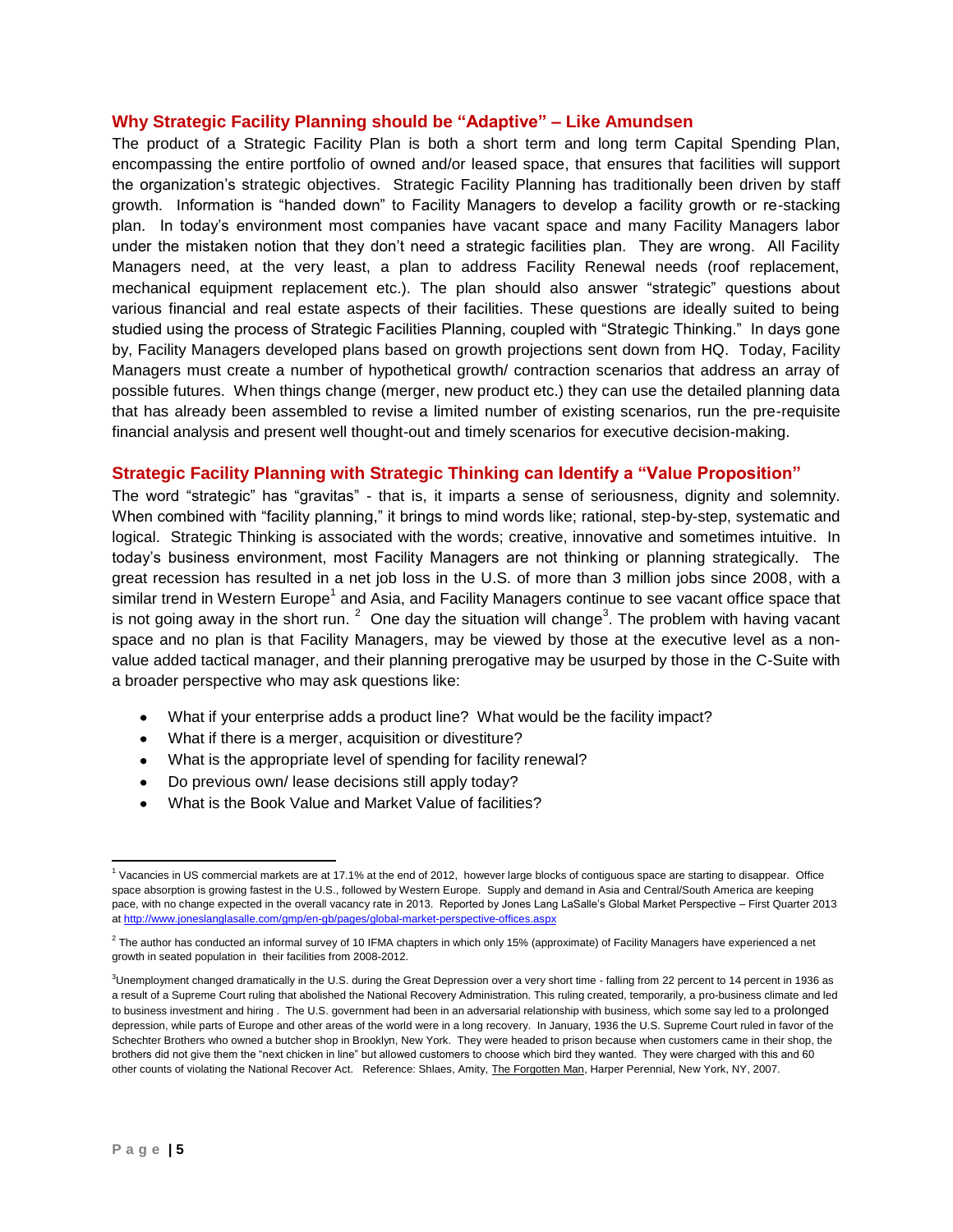- How does Market Value relate to the original purchase price plus the sum of Facility Renewal  $\bullet$ expenditures?
- Are facilities in the right locations?
- Are office layouts configured to support the changing mix of office workers (more knowledge  $\bullet$ workers, fewer clerical)?
- If office density (more people per sq. ft.) is increased, will existing parking support the increase  $\bullet$ seated population?
- If we increase use of office space with alternative strategies like work from home, how do we accommodate parking or transportation for those times when all employees get together?
- Will there be the right facilities at the right price, at the right location five years from now?  $\bullet$
- What is the appropriate level of Sustainability for renovation projects?  $\bullet$
- Are there ways of using facilities to support the Balance Sheet and Income Statement that have  $\bullet$ not been previously considered?

"Strategic Thinking" elevates a Facility Manager's thinking from the tactical (how can I reduce my budget) to a higher level where the value proposition for facilities can be clearly stated and backed-up by hard data. For example, a Facility Manager in the Public Sector may say "our value proposition is that we can build and run our buildings cheaper than if we leased." A Private Sector FM may have a more complex value proposition that supports relocation. "We purchased our current building in a deteriorating part of town for \$14 million. The sum of facility renewal investments since purchase, and for the next ten years is \$22 million. If we remain in the current location, we will have to construct an addition with a parking garage and relocate the data center for \$10 million. This will bring our total investment in the existing location to \$46 million and we will have exactly what we have now – an older building located in a deteriorating part of town and even at low staff growth rates, we will run out of space within 10-15 years. If we relocate to a new facility, the total cost will be \$60 million and we will be able to remain there for 20 years. The facility will be exactly what we will need in the future and we can sublease expansion space until we need it. The facility will also function like other financial investments in that it will increase in value and we can convert the investment to cash with a sale-lease back."

What is different about today's operating environment is that in the past, Facility Managers received concrete staff projections from their organization and developed a plan to respond while today, Facility Managers need look at alternative scenarios for the future operating environment and plan for a reasonable range of outcomes.

# **Strategic Thinking**

Strategic Thinking provides insights about the present and foresight about the future, but can't be processed correctly without the laborious datagathering and analysis associated with Strategic Facility Planning. A model of how Strategic Facility Planning and Strategic Thinking should work together will be presented in this

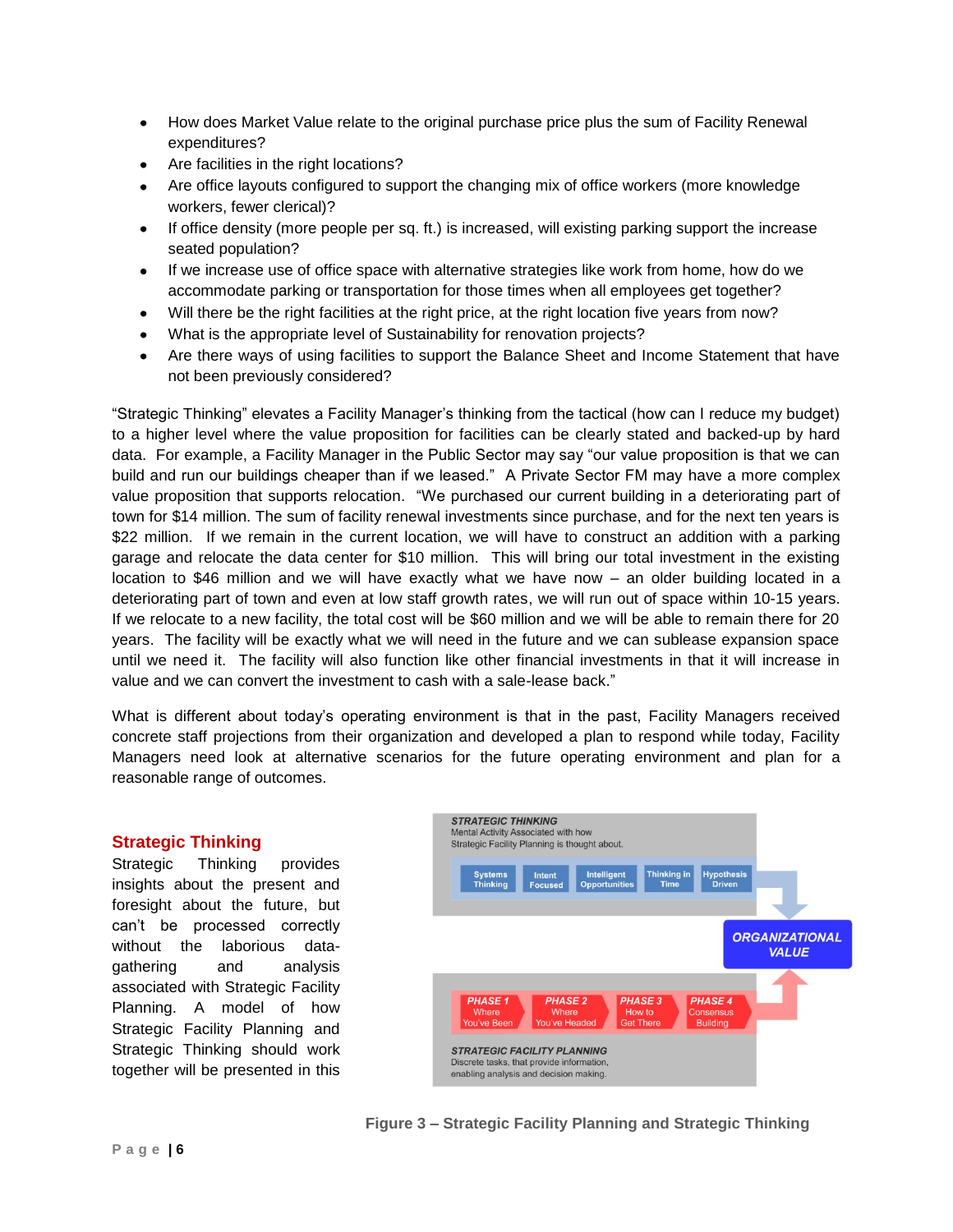paper along with a process for formulating questions and some advice on developing a team and a team work-environment that will support development of a plan that serves the needs of the enterprise, whether public or private.

If you consider Strategic Facility Planning as the process of continually aligning the facility with organizational and technology needs of the enterprise, then there are many overlooked opportunities to add value. By gathering and analyzing the right facility information, within the context of the Strategic Facility Planning process, then overlaying the process with "Strategic Thinking," Facility Managers can discover a value proposition for how their facilities enhance performance of the enterprise.

The International Facility Management Association (IFMA) has developed a "white paper"<sup>4</sup> that is a "howto" primer for Strategic Facilities Planning. A strategic Facilities Plan links an organization's core business strategy and long-term facility requirements. The product of a plan is both a short-term and long-term Capital Budget that identifies projects that will fill the "Gap" between organizational needs and facility availability. The IFMA process is very similar to the four-step Strategic Facility Planning process of Figure 3.

# **STRATEGIC FACILITY PLANNING**

# **(What you do)**

**Phase 1 - Where you have been** – Researching and benchmarking existing operating cost and space management can provide insights into how to improve operations now and identify future improvement opportunities.

**Phase 2 -Where you are headed** – Developing future staff and space needs within the context of various "scenarios" (multiple futures) develops options and focuses evaluation efforts on decision-making. A facility "Vision" and "Guiding Principles" can be developed to aid corporate governance and guide future decision-making.

**Phase 3 - How to get there** Determining the financial impact of scenarios. Analyzing the financial difference between scenarios and identifying potential benefits beyond pure financial impact, help to clarify the best path moving forward. **It should be pointed out that in facility planning** 



**Figure 4 – a "combined graph" showing the relationship in changes in Net Sales, Total Space, Corporate Campus employees and Number of stores. Graphs of this type support "Strategic Thinking."**

 $\overline{\phantom{a}}$ 

<sup>&</sup>lt;sup>4</sup> "Strategic Facility Planning: A White Paper, developed by the International Facility Management Association and available for download at [http://www.ifma.org/docs/knowledge-base/sfp\\_whitepaper.pdf.](http://www.ifma.org/docs/knowledge-base/sfp_whitepaper.pdf)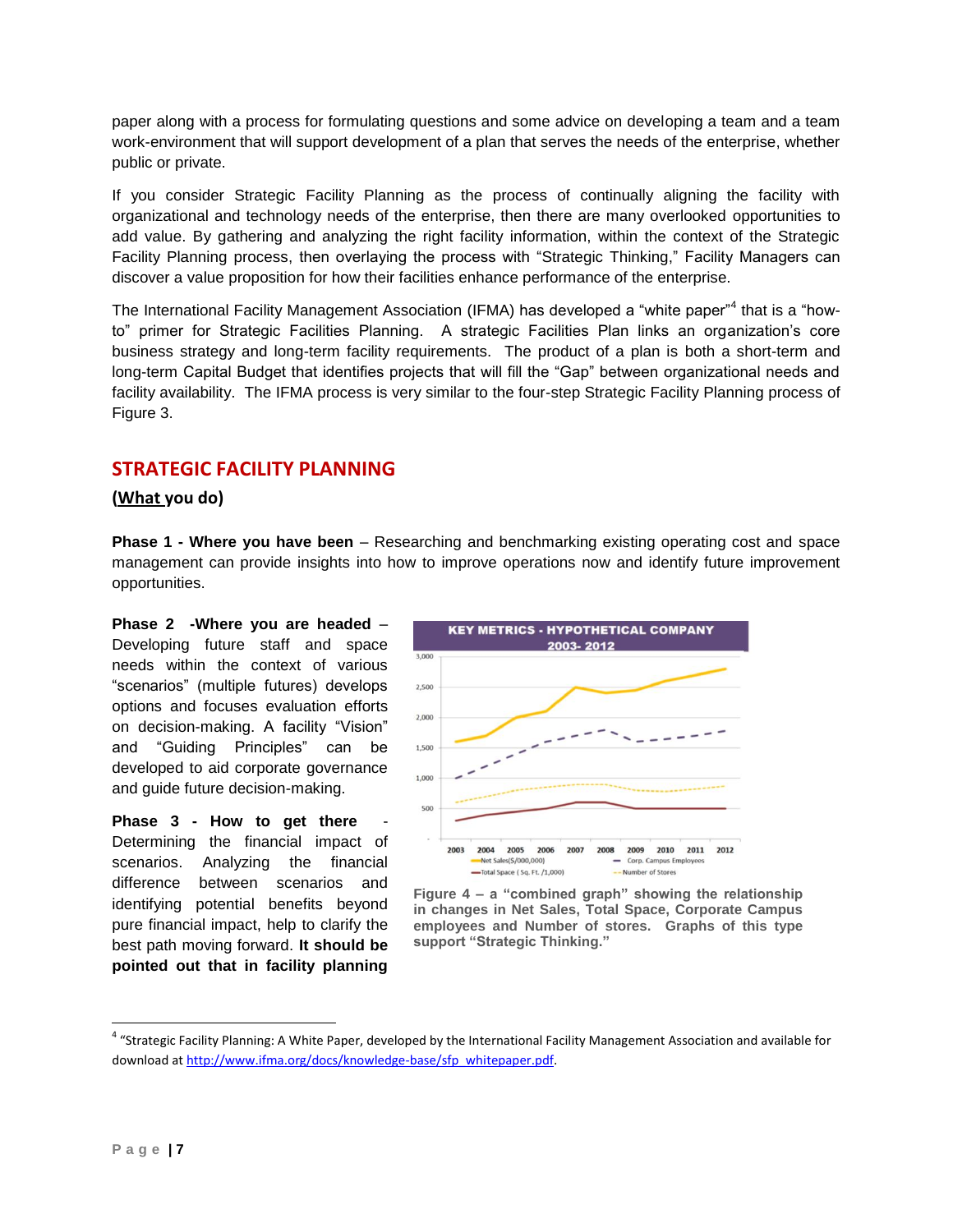# **the difference in Net Present Value between the scenarios is the most important financial factor in evaluating scenarios.**

**Phase 4 - Consensus Building** – Soliciting feedback from a diverse set of stakeholders elicits a wide range of questions that come from different perspectives. Answering these questions helps target the best scenario and provides for a stronger business case. After the appropriate amount of "Strategic Thinking," Facility Managers can develop their Value Proposition.

# **STRATEGIC THINKING**

# **(How you think – No particular Order)**

**Systems Thinking** – Every Facility Manager operates in a "Facilities" operating environment that is similar to other Facility organizations. Their core business, however operates in an environment that is unique to their industry. Benchmarking facility performance can lead to better performance for the Facilities Department.

**Intent Focused –** A facilities "Vision" and "Guiding Principles" are examples of tools that organizations employ to systematically shape future decisions in a particular direction. The General Services Administration's number one Guiding Principle has been "Use what you have first." This guidance is easily understood and directs facility decision-making, regardless of who is in a position of authority.

**Intelligent Opportunism** – Traditional lines of thinking reinforce how to make the most out of limited resources and current opportunities. Intelligent Opportunism embraces concepts not at the center of organizational consciousness. Instead of focusing on a five-year struggle to reduce facility operating costs, a Facility Manager may ask "why not move to a lower cost facility?"

**Thinking in Time** – is a process embedded in the first phase of Strategic Facility Planning process where changes in Key Metrics over time are plotted and evaluated. Understanding the relationship between these metrics (like sales volume to the number of staff at the corporate HQ), coupled with intelligent opportunism and other ways of Strategic Thinking can help identify creative ways of looking at the future that may be of benefit to the organization (see Figure 4).

**Hypothesis Driven** – Strategic Facilities Planning provides a process for asking the question "what if?" (see Phase 3 – how to get there). By studying the answers to multiple "what if" questions, Facility Managers can understand the financial implications, schedule impacts and intangible aspects of various courses of action.

# **The Decision Making Process**

Decision making is both science and art. Decision making is knowing if to decide, then when and what to decide. It includes understanding the consequences of decisions. Decisions are the means by which the commander (decision-maker) translates his vision of the end state into action.<sup>5</sup> Facility Managers can take away specific process improvement ideas from the Military Decision Making Process and Agile Software Development Process.

# **Military Decision Making Process**

The military decision-making process is a proven analytical problem-solving process that can be compared (generally) to the Strategic Facility Planning process in that both are analytical processes. The

<sup>&</sup>lt;sup>5</sup> U. S. Military Decision-Making Process, reference <u>http://www.au.af.mil/au/awc/awcgate/army/fm101-5\_mdmp.pdf</u>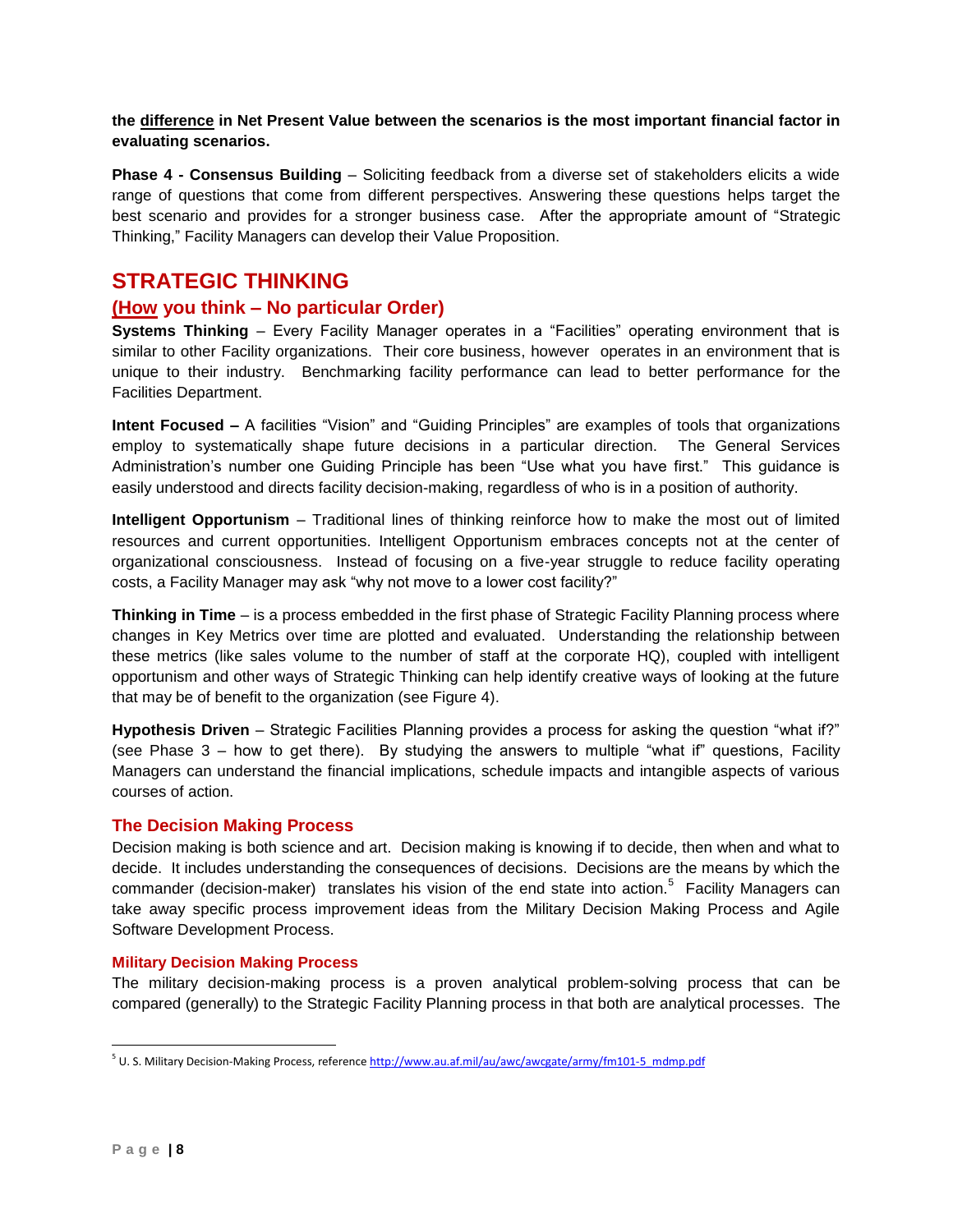military process relies heavily on quickly incorporating reconnaissance into already developed plans (called courses of action) to deliver "modified" plans (assuming assumptions are still correct). This develop/reuse strategy is essentially what we are proposing for the Strategic Facilities Planning/Strategic Thinking process for today's unique business environment.

Some of the best practices that can be learned from the Military Decision Making Process include:

- **Plan Assumptions** List all plan assumptions and where they are used in calculations for each scenario. Identify conditions that are assumed over the course of financial analysis. List conditions that would invalidate the plan or financial analysis.
- **Scenario Analysis** As mentioned previously, the absolute cost for capital spending should not be the deciding factor when evaluating plans, but the difference in Net Present Value (includes both Capital Investment and Operating Cost) between scenarios should be the major financial analysis criteria. Other best practices for evaluating scenarios include:
	- o **Suitability –** as conditions change is the economy, the ability of a scenario to meet original objectives changes. Check to make sure that the assumptions (i.e. discount rate) and business environment have not changed from original plan.
	- o **Feasibility -** if, after a period of time, a plan is re-examined, does it still have the ability to meet objectives? The most important change over time is the availability and price of real estate. Make sure previous assumptions have been adapted to the current market.
	- o **Acceptability –** when a plan is re-examined, are the magnitude of expenditures and type (capital vs. expense) still within current limits of acceptability?
	- o **Distinguishability –** are plans distinguishable from each other with the passage of time?
	- o **Completeness –** if previous plans have been adapted, are they complete?
	- o **Avoid**  drawing premature conclusions and gathering facts to support such conclusions
	- o **Decision Points**  if there are specific time constraints, decision points must be identified and emphasized when presenting to executives.
	- o **Brainstorming**  soliciting input from a variety of team members yields the best results when developing and evaluating scenarios.
	- o **Decision Matrix**  seeing all the relevant information at one time, in a matrix or "dashboard" format allows the brain to process more complex information, faster.

# **Agile Development**

Both Software development and Strategic Facility Plans have traditionally been driven by "top down" instructions. FM's should learn from the Agile Software Development Process about how to develop and implement a plan that is fluid and which can be quickly changed as the business environment changes.

One of the problems with traditional software development, often called the "heavyweight waterfall



**Figure 5 – War Room** facilitates the art of Colocation (placing multiple entities in a single location) – Strategic Facility Planners, Facility Managers, Project Managers, Furniture Managers, Financial Analysts and Real Estate professionals work together to develop an adaptable plan.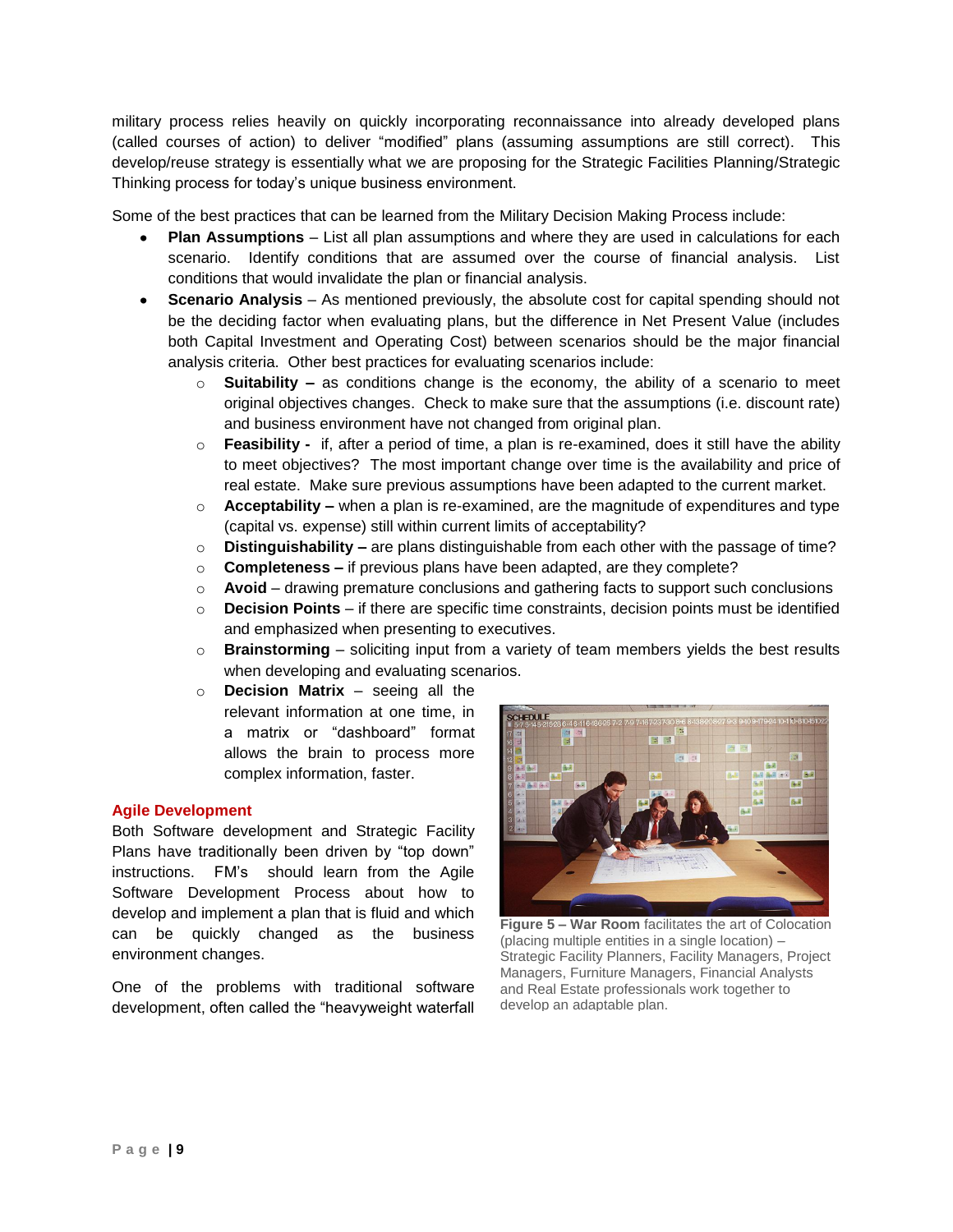method" was that the process was top-down, regimented and micromanaged. Agile Software Development methodology $^6$  evolved slowly in the last half of the twentieth century as a better way to work. A compilation of major aspects of the approach was released in the "Agile Manifest" in 2001, which included the following: *We have come to value: individuals and interactions over processes and tools; working software over comprehensive documentation; customer collaboration over contract negotiation; responding to change over following a plan.*

There are many characteristics of Agile Development that can be applied to the Strategic Facility Planning Process because they both embrace a process, and set forth ways of working in a rapidlychanging business environment. Specifically some of the ways both processes add value is through the interaction of people through processes (ref. Figure 3), customer collaboration (i.e. reference emerging role of "occupier advocate<sup>7</sup>" – someone who is more concerned with the people rather than the building), and responding to change instead of blindly following "the plan."

# **Considering "Thinking about Thinking" and "Human Nature" when Planning**

What should Facility Managers "think about while strategic facilities planning?" A good starting point is thinking about the economy and how future facility decisions will be impacted by various economic futures. In a downturn, for example, there may be little short term impetus for building additional space but if an organization has been on a growth trajectory and continues to grow, it will eventually need more space. There are several benefits associated with building in a down turn that should be considered lower unit construction costs and lower design fees. Unit construction costs (cost per sq. meter/ cost per sq. ft.) decrease due to an ultra-competitive bid environment (more bidders on each job). When the economy turns around (it always does), unit construction costs will rise due to a less competitive bid environment (fewer bidders) and more projects (plethora of "delayed" projects). Due to the length of this downturn (Total U.S. Construction spending is still 30% lower than in 2008), many contractors and subcontractors have gone out of business, and when the construction market turns, it will "spike" meaning there will be a significant increase in unit costs because there will be fewer bidders on each job. Architectural fees will rise. Corporate clients who have squeezed architectural firms' fees to record low levels will find they will be searching out new architectural relationships. This is because when corporate clients ask vendors to cut costs or be cut loose in a recession, it's a corporate move that rewards the corporate managers. During this recent recession, Architecture firms (owned by individuals, not a faceless entity) have been asked to take fee cuts in the neighborhood of 30%. These architecture firms (owned by individuals) have been financially damaged by the recession and the fee cuts are a personal issue. When the market turns, there will not be enough architects in the work force to handle the influx of new projects as the workforce is estimated to be down about  $15\%$ <sup>8</sup> from 2008 and very few college graduates have been absorbed into the field over the last 4 years. The law of supply and demand will again raise its head and architectural fees will rise significantly. How was this and other conclusions reached? By thinking about the construction market, the economy and human nature.

 $\overline{\phantom{a}}$ 

<sup>&</sup>lt;sup>6</sup> Agile Software Development – reference Wikipedia.org, <u>http://en.wikipedia.org/wiki/Agile\_software\_development</u>

<sup>&</sup>lt;sup>7</sup> Occupiers Journal publication "Work&Place is available at – [www.occupiersjournal.com](http://www.occupiersjournal.com/)

 $^8$  Government statistics on Architectural unemployment are statistically unreliable due to the small sample size of architects in each survey according to the American Institute of Architects. Archrecord.construction.com "Exactly How Many Architects in the U.S. are Unemployed?" Architectural Record, Oct. 25, 2010.